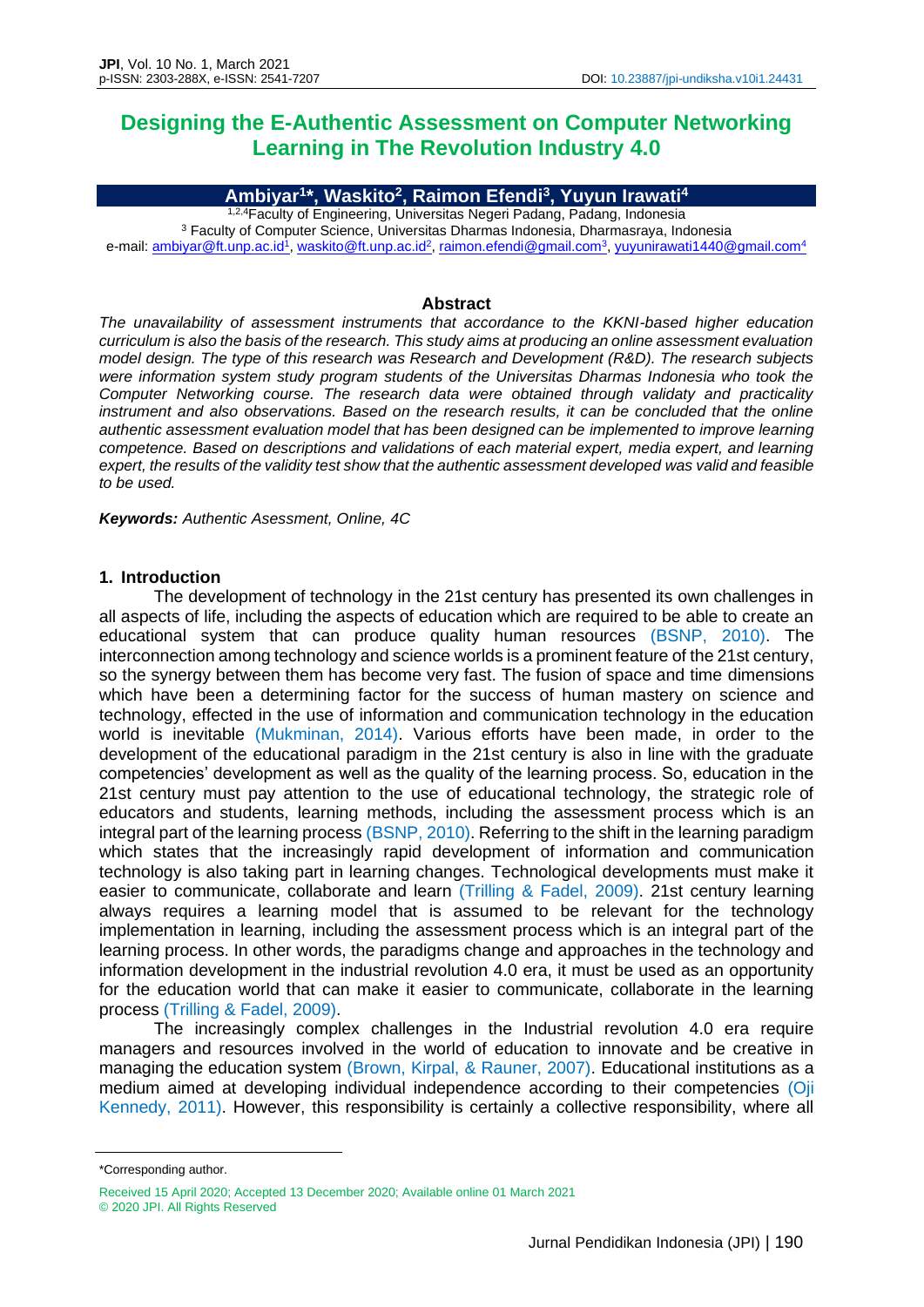parties involved in the world of education must take responsibility for the achievement of quality human resources who are professional and competent in their fields. Educational institutions must be able to prepare human resources who have good competence and able to work professionally.

Overcoming the threat of the industrial revolution 4.0 is certainly not easy, an important element that must be of concern to encourage the nation's competitiveness in the era of the industrial revolution 4.0 is to prepare well for more innovative learning management and improve the skills of graduates who have 21st century skills (Zubaidah, 2018). The development of 21st century competencies will focus more on specific specializations; the aim of Indonesia's national education must be oriented on efforts to shape the skills and attitudes needed in the 21st century. Effectiveness in communication, high productivity, increased moral and spiritual values, digital literacy and intensive thinking are the five main aspects of skills in the revolutionary era 4.0 (Osman, Hiong, & Vebrianto, 2013). Griffin & Care (2015) classifies 21st century skills and attitudes as ways of thinking (knowledge, critical and creative thinking), ways of learning (literacy and general skills) and ways of learning with others (personal, social and society responsibility), this is also in accordance with the concept of the US-based Partnership for 21st Century Skills (P21) which identifies it as a 4C skill in the 21st century (Partnership for 21st Century Learning, 2015). Thus, the 4C skills must be present in the learning outcome that prepares quality and competitive resources in the era of the industrial revolution 4.0.

Reaching the competence that accordance to the expected learning outcome is one of education peocess objective (Lampinen & Arnal, 2009). Higher education curriculum implementation based on competence has an impact to students' skill achievement. The student skills acquisition is not only influenced by the learning process, but also by the student assessment process. The evaluation is conducted by the educator is highlighted in the evaluation during the learning process and only the final evaluation (Rosyada, 2007). Therefore, theacer have to preapare the assessment technique before learning process implementation. As a part of process and students learning outcome. Alternative assessment means nontraditional assessment format, it usually needs demonstration construction or students' performance. Alternative assessment format is more purposeful and oriented to students and authentic (Doran, Chan, & Tamir, 1998). Learning activity implementation is not separated from evaluation activity (evaluation), it is line to one of authentic evaluation principle, that is evalution process has to be a part not be separated from learning process (Majid, 2015). Authentic evaluation is performance evaluation, but not all of performance evaluation is authentic evaluation (Oosterhof, 2014). Learning success is determined by assessment/evaluation. Assessment process includes several proofs that show students learning outcoe achievement. The assessment is conducted integrated with learning activity. So, it is called competence-based assessment. Assessment is conducted by various ways, such as students work collection (portofolio), working (product), homework (problem), performance and written test (paper and pencil) (Razmawaty Mohamed & Lebar, 2017).

Authentic assessment is part of constructive learning. Several researchers have concluded that educators need to create meaningful learning for students, using information from the real and continuous environment between the knowledge taught and the students experiences (Brown, Collins, & Duguid, 1989; Council et al., 2001; Council, Education, on Behavioral, & Practice, 2000). Thus, assessment does not just ask students to repeat the information that they have received. Students also be asked to demonstrate that they have appropriately constructed their knowledge and skills based on the learning process that they undertake. In addition, students must have the opportunity to participate in the construction of meaning. Authentic assessment works not only as an assessment, but also as a medium that can improve their competence.

*Assessment is* not only as function to identify learning outcome. But, it also can be used to determine the ongoing learning process (Shelia, 2014). Its assumption are follows, when students know what they learn, how they learn it, how the way ti increase their learning, students will build identity as independent learner (Tassinari, 2016). Gulikers states that *authentic assessment* encourage students to develop skill and competence that relevant to real life (Gulikers, 2006). Authentic assessment also can be used to increase students' skill. In the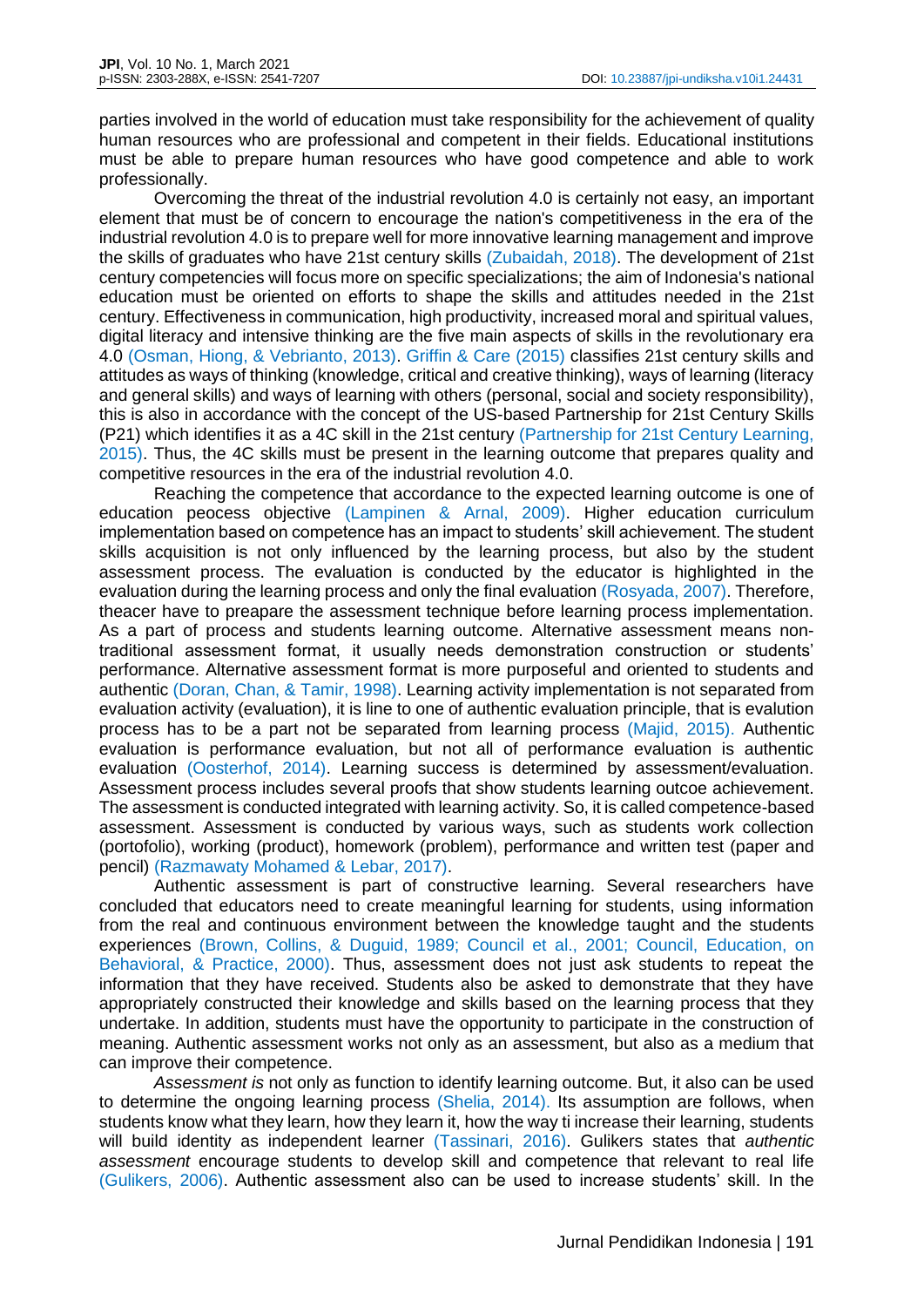thinking skill traditional assessment that assessed is understanding level and focus on lecturer. Considering to thinking skill traditional assessment that assessed is construction level and application and its focus on students. Other than that, traditional assessment also tends to choose the exist answer. Meanwhile, students' traditional assessment shows or conducts the task or project (Basuki, Ismet, & Hariyanto, 2014). Authentic assessment is assessment that involves students in the activity that demand students to show their skill as an achievement of knowledge and skill understanding that they have learned (Stiggins & Chappuis, 2006). Authentic assessment can assess students' skill holistically by assessing the knowledge, attitude and skill. It enables for students to show what they can do (Wulan, 2009). Although, authentic assessment is considered very important, the use is still very limited. It is due to teacher face various difficulties and obstacles either in planning or implementing (Wahyuningsih, Wahyuni, & Lesmono, 2016). The obstacles are including as teachers' difficulty in preparing assessment tool such as rubric and task.

Considering those problems, several studies have been conducted toward assessment development that integrated with web-based technology. Several studies show the disadvantage of manual evaluation with online evaluation instrument also has many disadvantages, are follows; manual evaluation needs highest timen and cost to produce the completeness of instrument. Evaluation checking process by paper and pencil test is complicater that need much time and tends to be boring (Lemmo & Mariotti, 2017). Assessment management and process and giving feed back to students are also complicated (Clariana & Wallace, 2002). Assessment development using computer also have been conducted by several researchers. The study of assessment and evaluation have been conducted a lot by researcher related to online learning evaluation development. Online evaluation system also has been implemented to small group students and it can be accepted well by students as assessment system based on computer (Setemen, 2010).

Other study conducted by Setemen (2014), that is experiment among type using of portfolio assessment and project in computer programming. The results of studi show that portfolio assessment using better than project assessment using in computer programming. The confirmation that portfolio assessment better that project assessment is assessment process of portfolio assessment conducted continuously. Wing-shui (2012), on their study showed that students satisfy with authentic assessment and feedback strategy in computer programming learning. On other hand, their competence also develops more better when compared to conventional method using. Study that related to authentic assessment conducted by Wing-Shui about the effect of authentic assessment and feedback strategy on computer programming subject (Wing-shui, 2012).

Online assessment E-authentic model is designed to be implemented for students. So, it can streamline the assessment by lecturer and be able to increase learning competence. Webbased authentic assessment is very potential. But, in applying it, there are several concern such as increasing the plagiarism risk and verify students' indentity as user. Another obstacle, that must be faced are follows; lak of time or training in implementing. But, practical problem of the sort can be handled with potential utilizing that had by web-based authentic assessment. The design of web-based assessment will be designed in user friendly and be able to conduct the assessment on students' 4C skill effectively and efficiently. It is 21<sup>st</sup> century skill that essential for students' real life.

## **2. Method**

This study is preliminary of development research that using Research and Development (R&D) design to produce certain product, and test the the product effectiveness (Sugiyono, 2014). This research development was designed to produce authentic assessment instrument in computer networking learning to assess students' skill of Information System Study Program, Faculty of Computer Science, Universitas Dharmas Indonesia. Need analysis was a stage that aims at describing the present condition and students' and teachers need in computer networking learning. So, in this stage, they can describe the gap among present condition and students' priority need that related to students' competence in in the 21<sup>st</sup> century and learning assessment process are expected in computer networking at higher education. Data collecting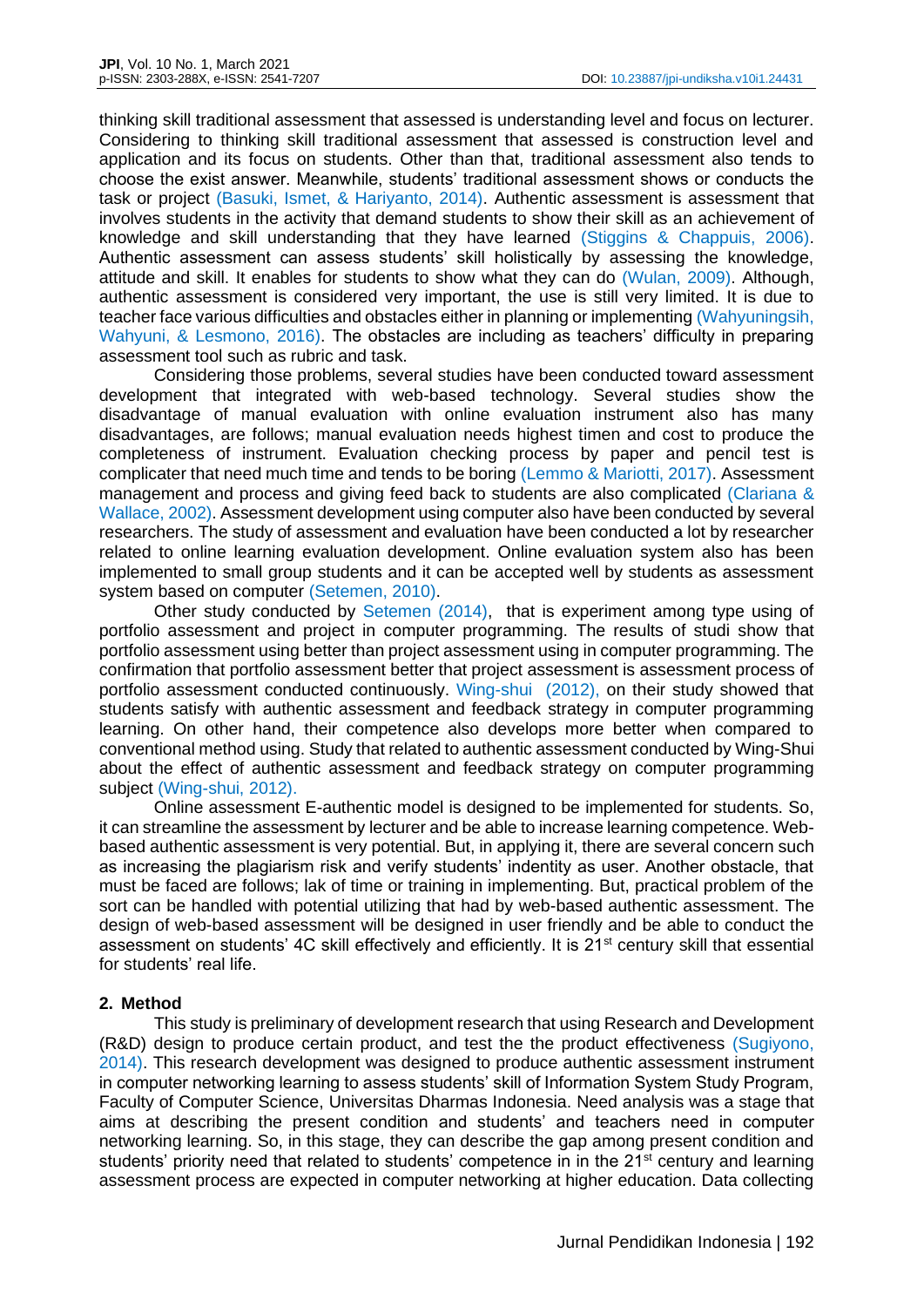technique was implemented by distributing the valid and reliable questionnaire. The samples of this need analysis study were 50 students of Information System Program Study, Faculty of Computer Science UNDHARI who took Computer Networking course.

The development model used was ADDIE model that consists of five stages, are follows; 1) Analysis, 2) Design, 3) Development, 4) Implementation, dan 5) Evaluation. The process conducted in this study just got the development stage, that is producing the instrument design and supporting media that have been validated by experts. Procedural fase of authentic assessment development in Computer Networking learning used ADDIE model. This study discussed about evaluation model design of online *Authentic Asessment online (*E-Authentic Asessement). In this design stage, several stages conducted were follows; need analysis. In this stage, researcher spreads the questionnaire to the lecturers and students. Then, researcher writes the support literature review. Next, in this stage, researcher conducted the *Focus Discission Droup* (FGD) that aims at collectiong experts' suggestion related to developmet of online assessment evaluation model. So, it is expected that the results of this stage can produce a valid online assessment evaluation model.

After the analysis stage finished, next stage is designing e-authentic assessment product. Website-based uuthentic assessment product used based on PHP and MySQl database. E-authentic assessment design uses several reference sources as guideline to develop the content. The next stage is collectiong the evaluation material, questions, portfolio, questions of concept understanding and the answer of questions that will be entered to eauthentic evaluation with referring to skill achievement inicatir that had been determined. After reference material, video, question and answer for collecting question, the next stage is designing product. Several designing stage of e-authentic assessment products, are follows; assessment authentic instrument design. In this assessment instrumen designing stage, conducting the interview with lecturer and observation related to assessment material that will be assessed, designing the web interface and database. The next stage is validation through Focus Group Discussion (FGD). Researcher analyzes *judgement expert* result uses Aiken's V validity coefficient, it can bee seen on Formula 1. In order to calculate the *Content Validity Coefficient* that based on experts' panel assessment, as much as n people to an item regarding the extent to which the item represents the constructured being measured, Aiken has formulated Aiken's V formula. The assessment is conducted by giving number among 1 (very unrepresentative or highly irrelevant) to 5 (very presentative or highly relevant (Azwar, 2015).

Based on the Aiken's V formula, obtained the description that n is Total of Evaluator Panel (expert), Io is The Number of Lowest Validity Assessment (in this case = 1), c is The Number of Highest Validity Assessment (in this case = 5), r is The Number Given by Evaluator, where  $s : r - I$ o. Due to V number range that can be obtained among 0 until 1,00. So, the number of 0,667 can be interpreted as sufficiently high coefficient for the item.

## **3. Results and Discussions Need Analysis**

On the analysis stage has been conducted the need assessment. Need assessment is literature review activity that related to authentic assessment and survey to lecturers on faculty of computer science Universitas Dharmas Indonesia. Literature review was conducted with the aim at comparing several related research results conducted by researchers of computers and education which came from several scientific articles. This literature study is important to see the position of the research to be conducted.

After reviewing several articles, the researchs that related to development of the exist computer-based assessment application was specially used on the Computer Networking learning. It means that the developed application will be implemented on the other learning material. So, the application has to modify. Other than that, the developed application has not been provided yet the features for sharing assessment rubric. Assessment rubric has to include three aspects, as follows kognitive, affective and psychomotor.

The second activity analysis stage (*need assessment*) was survey to lecturer in Faculty of Computer Science Universitas Dharmas Indonesia. The total respondent in this survey was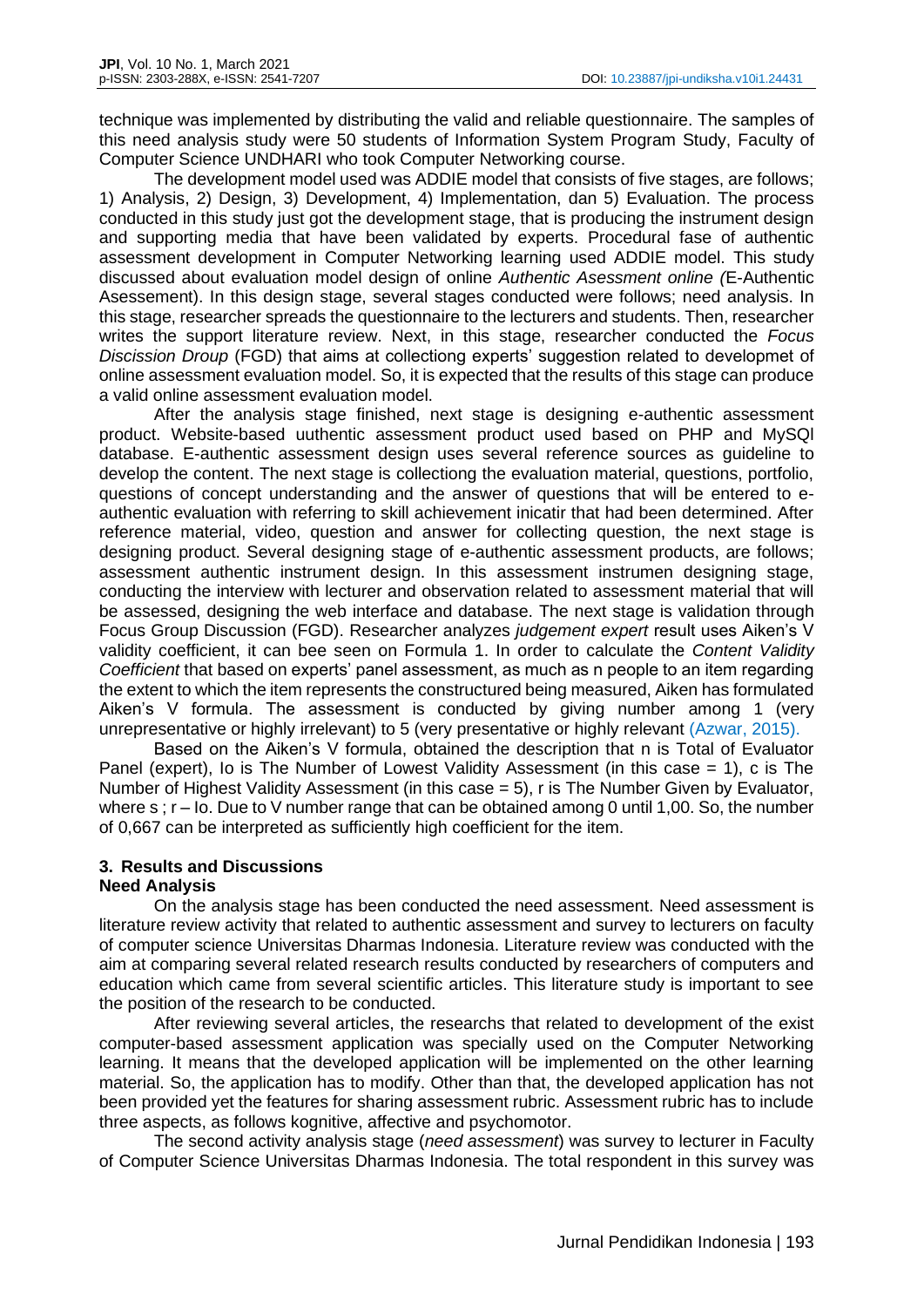5 lecturers. Survey was conducted by spreading the questionnaire that related to the exist learning condition and the expecting related to students' assessment.

The assessment results of need analysis instrument regard an overview of the current condition and overview of learning process priority/need of Computer Networking course. Based on the data analysis result on the need analysis stage state that lecturer need analysis to increase computer networking learning quality shows that the lecturers have high expectation regard learning process. Teachers' expectation of learning process has to increase the  $21<sup>st</sup>$ century learning skills (critical thinking, communication, collaboration, creativity). The description among the current situation and students' priority/need was 2,53 that be able to assume that lecturers need innovative learning assessment model to explore students' skills in learning process.

Students' need analysis of computer networking learning process are hoping a lot in computer networking learning process. Students' expectation of 21<sup>st</sup> century skills (critical thinking, communication, collaboration, creativity) are in the high category with ana average 4,6, it means that students need to develop more effective and efficient learning assessment model in developing their academic. Based on need analysis, evaluation model development based on authentic evaluation that support learning process had been done. Generally, the results of need analysis that had been done can be illustrated on Figure 1.



**Figure 1**. Need Analysis Result

# **Assessment Authentic Rubric Design**

Design stage becoming stage that have to be passed after conducting analysis stage (need assessment), also giving several research results. Authentic assessment consists of tasks and rubrics, rubrics are scoring tool that which contains a list of criteria for a work or task. Shortly, scoring rubrics consists of several components, are follows; dimention, definition, example, scale and standars. Dimention will be basis to measure students' performance. Definition and example are description of each dimention. A scale is defined because it will be used to judge the dimensions, whereas a standard is defined for each performance category. Even though the rubric or scoring rubrics have been compiled as closely as possible, it must be realized that it is impossible for the rubric that has been compiled to be perfect or the only criterion for assessing student performance in certain areas. Table 1 is one of the rubric designs that conducted to assess the student discussion process in completing assignments. As a basis for compiling a rubric, scoring guidelines are also made in the assessment of presentations.

**Tabel 1.** Rubric Design of Dicussion Assessment

| <b>Rubric Discussion Assessment (Individual)</b> |                                  |  |  |       |  |  |  |
|--------------------------------------------------|----------------------------------|--|--|-------|--|--|--|
| Students' name                                   |                                  |  |  |       |  |  |  |
| <b>Student ID Number</b>                         |                                  |  |  |       |  |  |  |
| <b>Discussion Topic</b>                          |                                  |  |  |       |  |  |  |
| Week                                             |                                  |  |  |       |  |  |  |
| Nο                                               |                                  |  |  | Score |  |  |  |
|                                                  | <b>Assessment Criterias (4c)</b> |  |  |       |  |  |  |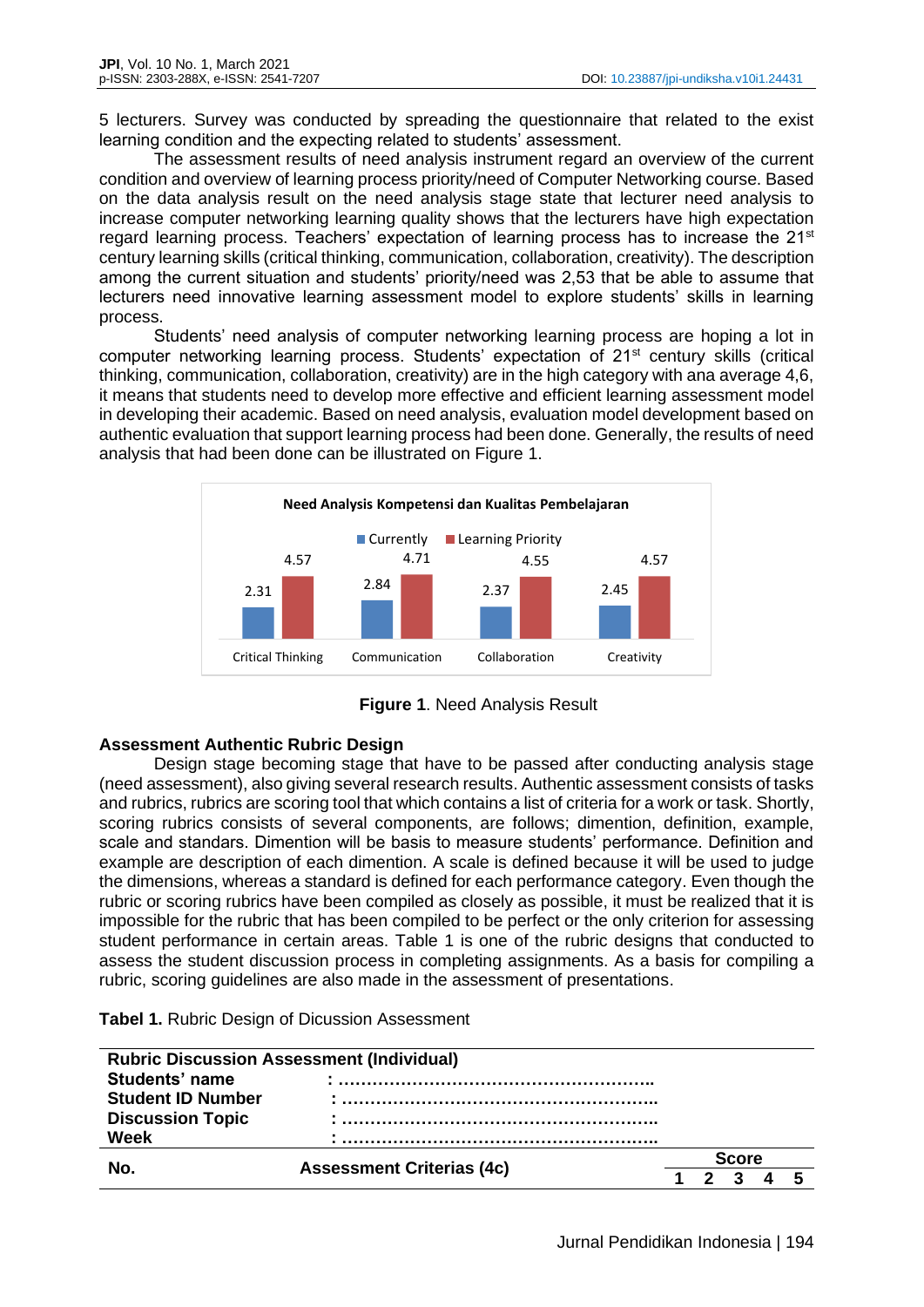| a  | <b>Critical Thingking</b>                                             |
|----|-----------------------------------------------------------------------|
|    | Brave to express ideas and opinions (critical)                        |
|    | Brave to answer the question (Critical)                               |
| b  | Communication                                                         |
|    | Having good communication skill (language and body language)          |
| C. | Collaboration                                                         |
|    | Collaborating with group members                                      |
| d  | Creativity                                                            |
|    | Having good inisiative                                                |
|    | <b>Total Score Obtained</b>                                           |
|    | Last Score $=$ $\frac{\ }{}$<br>— x 100<br><b>Total Score Maximum</b> |

## **E-Authentic Assessment Web Design**

After conducting a literature review and needs analysis related to authentic assessment features, the next step is designing a prototype. The excellent feature in this E-Authentic Assessment prototype is that lecturers can independently create taught courses, lecturers can create managed classes, lecturers can create assessment groups, lecturers can create or select rubrics to be used in the assessment, and lecturers can make or start an assessment.

An overview of the system design depicted in the use case diagrams and several system interface views as an implementation result of the model in the use case diagram as shown in Figure 2, is a series of activities and are interrelated which form a system regularly that conducted by 2 actors, namely lecturer actors and students. Several series of activities conducted by lecturer include registering which is only done once at the beginning of entering the system, then using a user account that has been created by the lecturer and students, they can log in, the next activity is validating the class participants, creating courses, dividing groups, making rubrics, giving tests, conducting assessments, and managing the assessment results. Meanwhile, the things that student actors can do after successfully logging in are doing assignments, taking exams and a series of assessments.



Figure 2 *Use case diagram* of E-Authentic asessment

The web-based authentic assessment design is conducting using a data flow diagram that will explain the information procedures on the system. The data flow diagram can clearly describe all activities. Context diagram of the e-authentic assessment design which describes the general processes that occur in the assessment process in the information systems study program. In this context diagram involves three external entities, namely admin, lecturers, and students.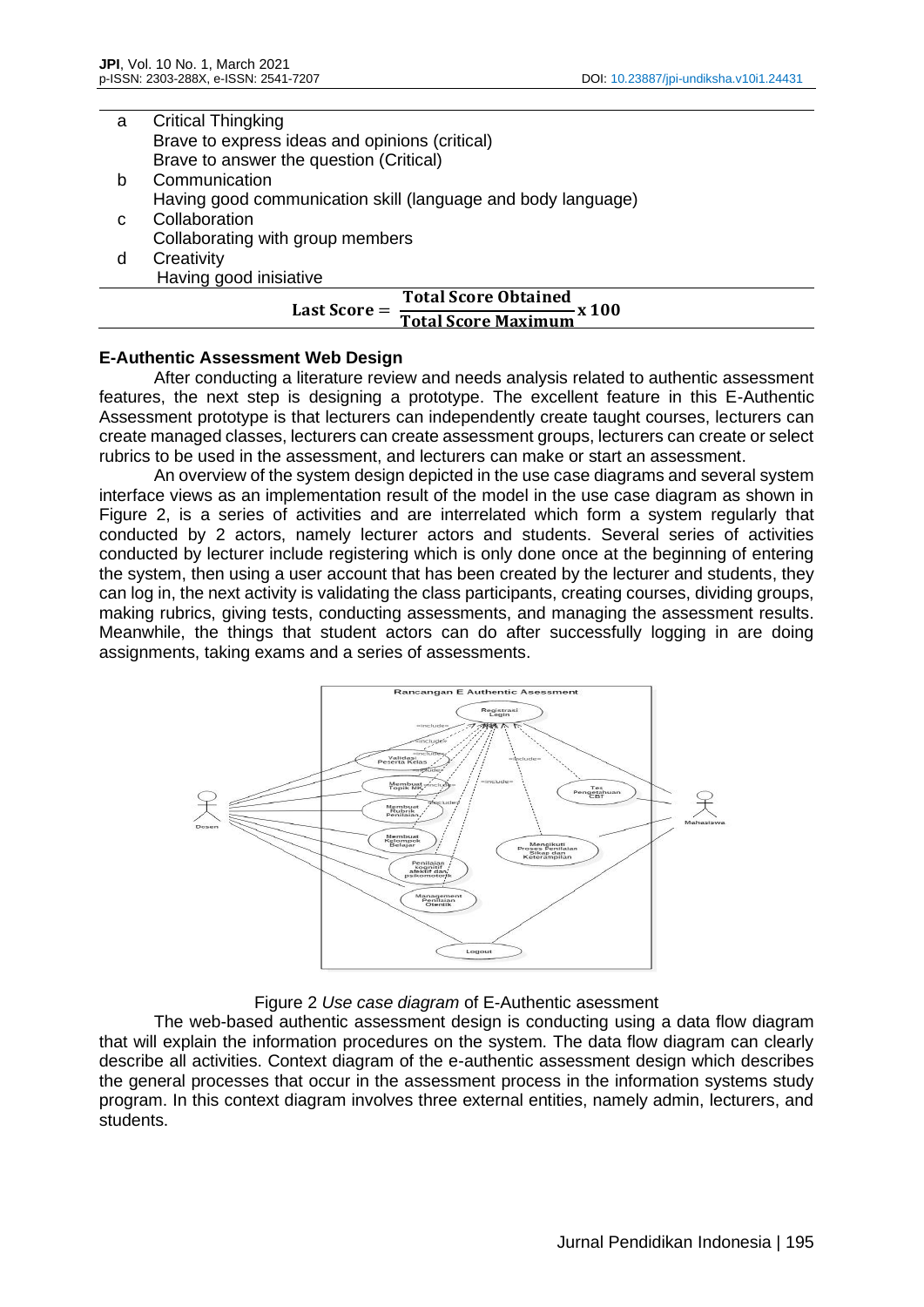## **Interface Design**

The next step is the input-output design, which consists of a form that functions like an e-authentic assessment system user interface. The design in the input output accepts input from the application user and the system will provide the results in a report or output display. The interface design contained in the student learning outcomes evaluation application includes the login page design, administration page, student list, subject and topic list, evaluation design and evaluation criteria.

The rubric page design is a display that contains information on ranking topics. On this page, you can add criteria data, view and verify criteria data. The filling instructions on the criteria section of the criteria page, which contains information about the criteria for the evaluation section. The page for designing criteria for the rubric can be seen in Figure 3.

| e-Learning                                 | Ξ               |                                          |                              |  | 2                   |             | 1010098303               |  |
|--------------------------------------------|-----------------|------------------------------------------|------------------------------|--|---------------------|-------------|--------------------------|--|
| ŧ<br><b>RAIMON EFENDI, M.KOM</b><br>Online |                 |                                          |                              |  |                     |             | $\mathfrak{g}_{k-1,k+1}$ |  |
|                                            | NIM/NOBP        |                                          | 1702011001                   |  |                     |             |                          |  |
| $\alpha$<br>Search                         | NAMA MAHASISWA  |                                          | RIKI INDRA GUSTIAN           |  |                     |             |                          |  |
| MAIN MENU                                  |                 | NAMA MATAKULIAH                          | <b>JARINGAN KOMPUTER</b>     |  |                     |             |                          |  |
| <b>8</b> Dashboard<br><b>NO</b>            |                 |                                          | <b>KOMPONEN KETERAMPILAN</b> |  |                     | <b>SKOR</b> |                          |  |
| Materi Kuliah                              |                 |                                          |                              |  | $1 \quad 2 \quad 3$ |             | 4 <sub>5</sub>           |  |
| <b><i>C</i></b> Ujian Online               | <b>Teamwork</b> |                                          |                              |  |                     |             |                          |  |
| ■ Absensi Perkuliahan                      | 1               | Menyelesaikan tugas kelompok dengan baik |                              |  | $\circ$ $\circ$     | $\circ$     | 00                       |  |
| ACTION MENU                                | $\overline{2}$  | Kerjasama kelompok (komunikasi)          |                              |  | 000                 |             | $\circ$ $\circ$          |  |
| <b>T</b> Rubrik Online                     | 3               | Hasil tugas (relevansi dengan bahan)     |                              |  | $\circ$             | $\circ$     | 00                       |  |
| A Upload Tugas                             | 4               | Pembagian Job                            |                              |  | $\circ$ $\circ$     | $\circ$     | 00                       |  |
| ← Download Tugas                           | 5               | Sistematis pelaksanaan tugas kelompok    |                              |  | 0000                |             | 00                       |  |
| S Chatting                                 |                 | Cancel<br>Simpan                         |                              |  |                     |             |                          |  |



# **Validation Design**

Validation data were obtained from five experts consisting of language, learning media and material experts. Experts assess research products consisting of RPS and SAP on computer networking course, and web-based authentic assessment media. Validators are asked to provide assessments and suggestions for improving learning evaluation models and learning tools that have been designed. Validation of the Semester Learning Plan (RPS) and Lesson Plan (SAP) on the computer networking course is assessed from the aspects of the RPS component, SAP component, language and evaluation system. Overall, the results of the RPS and SAP Computer Networking validation can be seen in Table 2.

| No | <b>Aspects</b>           | Average | Category     |
|----|--------------------------|---------|--------------|
|    | <b>RPS Component</b>     | 0,85    | valid        |
| າ  | <b>SAP Component</b>     | 0,92    | valid        |
| 3  | Language                 | 0,86    | valid        |
| 4  | <b>Evaluation System</b> | 0,83    | valid        |
|    | Average                  | 0,87    | <b>Valid</b> |

Based on the expert's assessment, the RPS and SAP validation obtained a value of 0.87. Referring to Azwar (2014) that if the range of numbers V obtained = 0.667 can be interpreted as a high enough coefficient. So, it can be categorized that the validity is in the "valid" category. Validation of website-based authentic assessment media on computer networking courses is assessed from the aspects of website components, appearance, multimedia, and language. The results of media validation from the website components aspect can be seen in table 3.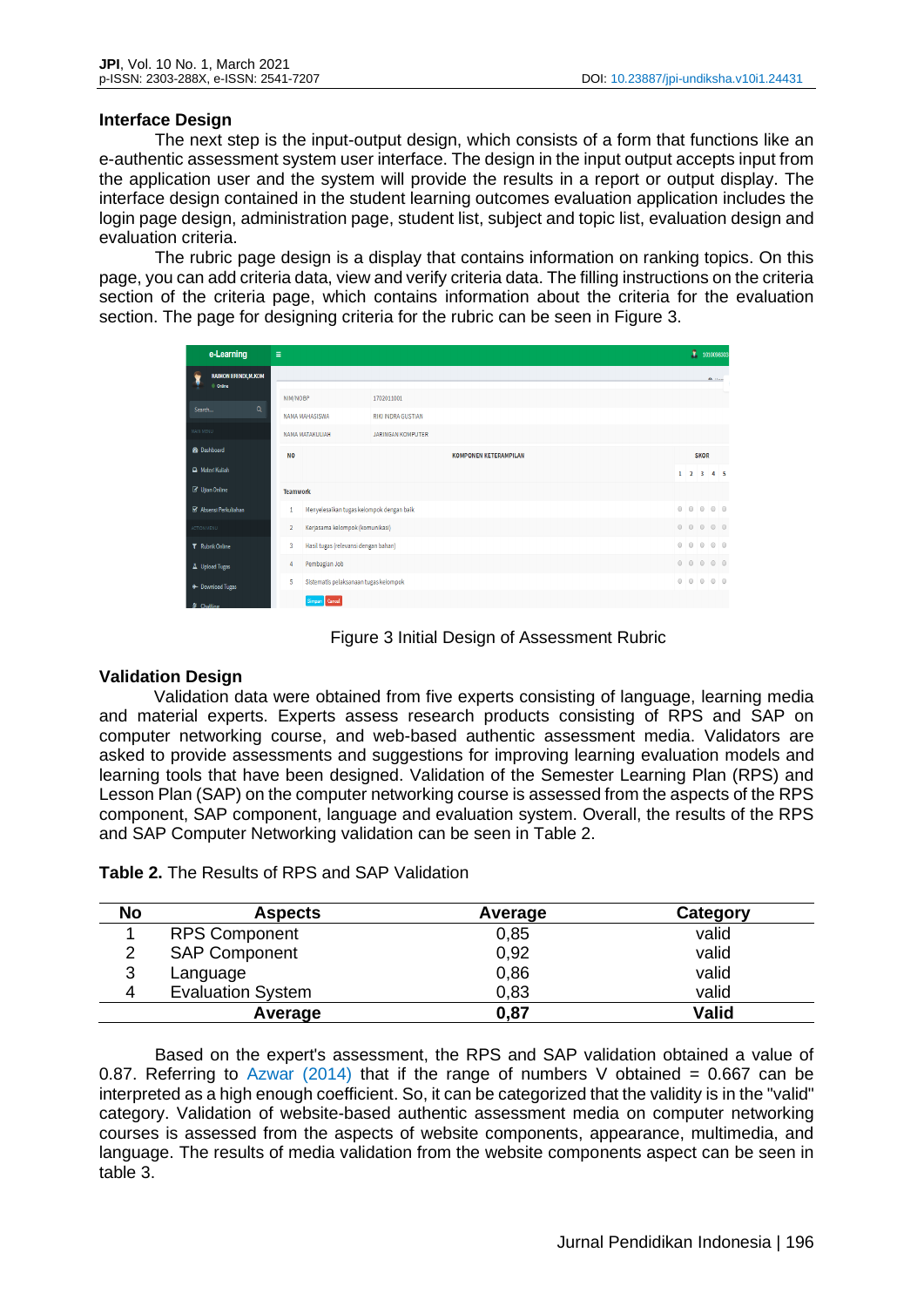| <b>Aspects</b>                                                      | <b>Value</b> | Category |
|---------------------------------------------------------------------|--------------|----------|
| Website content according to RPS                                    | 0,86         | valid    |
| Website instructions assist in accessing the assessment             | 0.87         | valid    |
| Website pages are adequate for presenting information               | 0.92         | valid    |
| This learning weebsite assessment material is systematic            | 0.84         | valid    |
| The assessment on the learning website is easily accessible         | 0.87         | valid    |
| Learning website assessment is logically connected                  | 0.84         | valid    |
| The website applies the principles of motivation and readability    | 0,86         | valid    |
| Website helps students perceive learning messages                   | 0.89         | valid    |
| Assessment on the Website encourages creative and critical students | 0.87         | valid    |
| Learning messages on the Website help increase student cognitive    | 0,92         | valid    |
| engagement                                                          |              |          |
| Website messages help students learn concepts (cognitive)           | 0.85         | valid    |
| The website teaches students to solve problems                      | 0,92         | valid    |
| Website navigation helps users find out the website content         | 0,87         | valid    |
| The message on the website contains an element of attitude change   | 0,89         | valid    |
| Website navigation helps users find out the website content         | 0,85         | valid    |
| The website provides facilities for conducting feedback             | 0,88         | valid    |

### **Table 3**. The Results of E-Authentic Assessment Media Validation

Overall, the validated aspects of this website media consist of website component aspects, appearance aspects, multimedia aspects and language aspects. Based on the experts' assessment who are experts in their field, media validation of authentic website-based assessment media gets a value of 0.87. If the range of number V obtained is  $\geq 0.667$  it can be interpreted as a high enough coefficient, so that it can be categorized that the validity is in the "valid" category.

## **Revision Design**

After the product design is validated through the material experts, media experts, learning experts and linguists assessment, the researcher revises the product design that developed based on expert input. However, there are a several suggestions to improve the online authentic assessment media, namely the need to add material, so it becomes a learning reference for students. Table 4 is a recap of suggestions and revisions which are used as material for revising the E-Authentic Assessment model.

| <b>No</b> | <b>Experts</b>         | <b>Validator Recommendation</b>                                                                                                        |
|-----------|------------------------|----------------------------------------------------------------------------------------------------------------------------------------|
|           | <b>Material Expert</b> | 1. Several main material of computer networking must be<br>added and sync with the curriculum and also learning<br>objective indicator |
|           |                        | 2. On the figure and table material must add references.                                                                               |
|           |                        | Writing scientific names that are not in accordance with the<br>3.<br>correct writing system                                           |
|           | Media Expert           | 1. The content in the menu still must be perfected that<br>characterized the 21 <sup>st</sup> century skill assessment                 |
|           |                        | 2. Contents (Text and images) that do not manifest with the                                                                            |
|           |                        | topic of Computer Networking are reduced                                                                                               |
|           | Language Expert        | 1. Language use must be detailed but easy to understand                                                                                |

**Table 4.** The Resume of Validator Recommendation to Product

The responses of lecturers and students are also very necessary in developing webbased authentic assessment, it is conducted because the assessment support later will be used in teaching and learning by lecturers and students. Indeed, web-based authentic assessment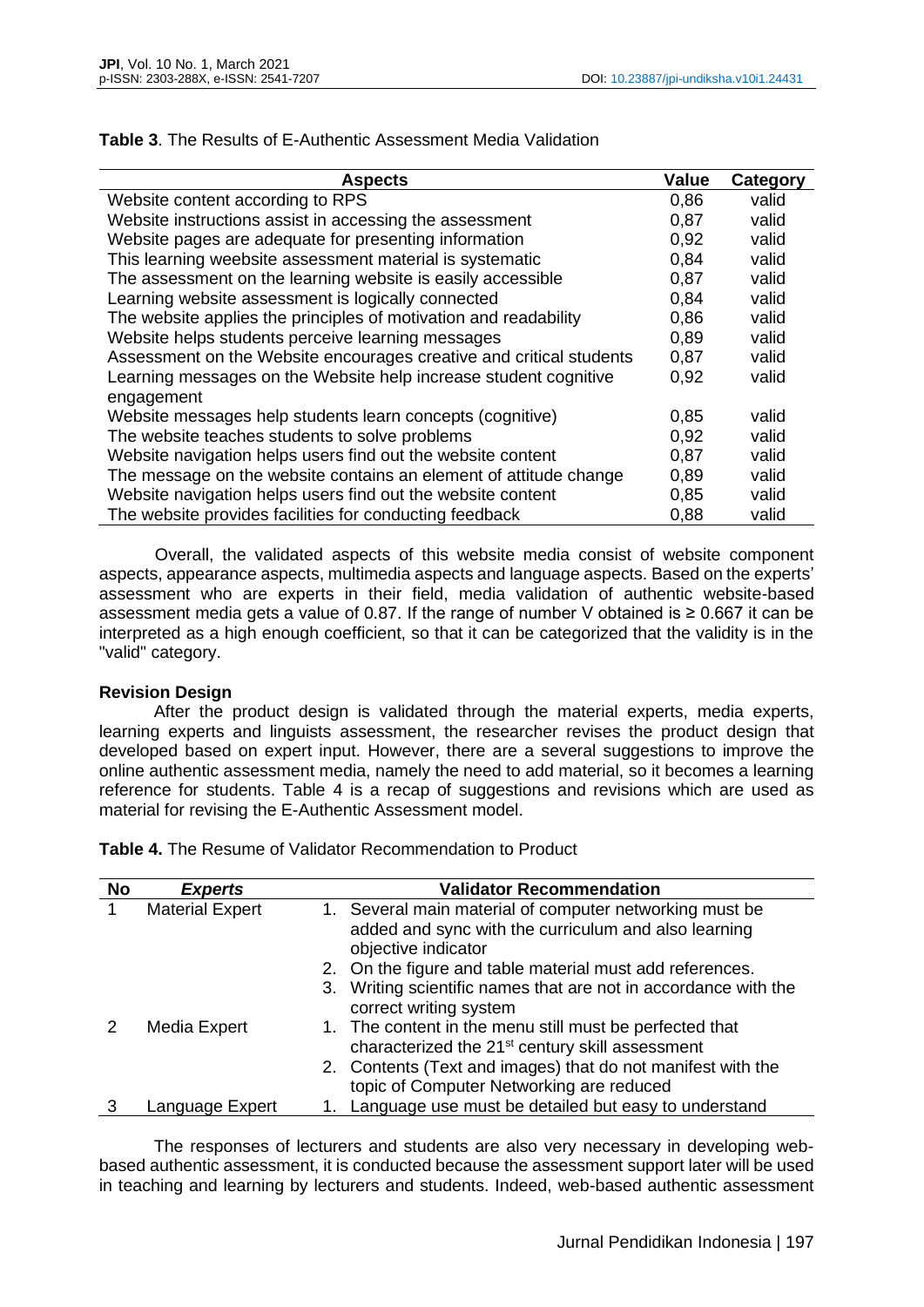has a significant role involving lecturers and students. Students play an active role in determining the value to be achieved, while lecturers provide feedback on student performance. In addition, by designing authentic assessment using web-based media, the time needed is more efficient, because lecturers can provide assessments as soon as students finish their working.

The results of the lecturers' responses to the web-based authentic assessment obtained a percentage of 85.00% with very good criteria. it means that the assessment of web media that has been developed is feasible and suitable to use as a means of learning and assessment in the class. It is evidenced by the students' grades that have improved in the past and the efficiency of teacher time in assessments.

| e-Learning                                              | $\equiv$                      |                               |                                           |                       |  |
|---------------------------------------------------------|-------------------------------|-------------------------------|-------------------------------------------|-----------------------|--|
| ŧ<br><b>RAIMON EFENDI, M.KOM</b>                        |                               |                               |                                           |                       |  |
| © Online                                                | Master Rubrik                 |                               |                                           |                       |  |
| $\alpha$<br>Search                                      | Nama Rubrik                   |                               |                                           |                       |  |
| MAIN MENU                                               | Jenis Rubrik                  | Penilaian Makalah ▼           |                                           |                       |  |
| <b>@</b> Dashboard                                      |                               |                               | Simpan Cancel                             |                       |  |
| A Materi Kuliah                                         | <b>NO</b>                     | <b>NAMA RUBRIK</b>            |                                           | <b>JENIS RUBRIK</b>   |  |
| <b>&amp;</b> Ujian Online                               | 1                             | RUBRIK KINERJA (MAKALAH)      |                                           | Penilaian Makalah     |  |
| S Absensi Perkuliahan<br>$\overline{2}$                 |                               |                               | RUBRIK KINERJA (PERSENTASI)<br>Persentasi |                       |  |
| <b>ACTION MENU</b>                                      | RUBRIK KINERJA (MINDMAP)<br>3 |                               |                                           | <b>Tugas Mind Map</b> |  |
| <b>T</b> Rubrik Online                                  | 4                             | <b>RUBRIK KOMPETENSI (4C)</b> |                                           | Diskusi (Individu)    |  |
| △ Upload Tugas                                          | 5                             | <b>RUBRIK KOMPETENSI (4C)</b> |                                           | Diskusi (Kelompok)    |  |
| <b>RUBRIK PRAKTIKUM</b><br>6<br><b>+ Download Tugas</b> |                               |                               |                                           | Praktikum             |  |

**Figure 4.** E-Authentic Assessment Display

Figure 4 is an authentic web evaluation interface display after a revision is made regarding the suggestion that given by the experts. On this page, the lecturer can view and manage the rubric that will be used to conduct the assessment. This rubric consists of performance rubric assessment, practicum assessment rubric, competency rubric 4c which will assess students from the categories of communication, creativity, collaboration skills and critical thinking skills. The rubric is a type of quantitative rubric; this rubric contains the scores for each sub-component in the rubric. To be able to see the assessment results of each group, you can select the type of rubric that used by each test.

In the design phase, a web-based e-authentic assessment model has been designed. Furthermore, the model that has been developed is implemented in the prototype of web-based assessment system. The excellent feature of this web-based e-authentic assessment is that the lecturer can create or select a rubric to be used in the assessment, and the teacher can make or modify the assessment as needed. In general, the system prototype that has been produced has met the elements of how to conduct an online authentic assessment. To see whether this system has worked optimally, it is necessary to conduct limited trials as well as wider trials of experimental research in the real class.

## **Discussions**

*Assessment is* not only as function to identify learning outcome. But, it also can be used to determine the ongoing learning process (Shelia, 2014). Its assumption are follows, when students know what they learn, how they learn it, how the way ti increase their learning, students will build identity as independent learner (Tassinari, 2016). Gulikers states that *authentic assessment* encourage students to develop skill and competence that relevant to real life (Gulikers, 2006). Authentic assessment also can be used to increase students' skill. In the thinking skill traditional assessment that assessed is understanding level and focus on lecturer. Considering to thinking skill traditional assessment that assessed is construction level and application and its focus on students. Other than that, traditional assessment also tends to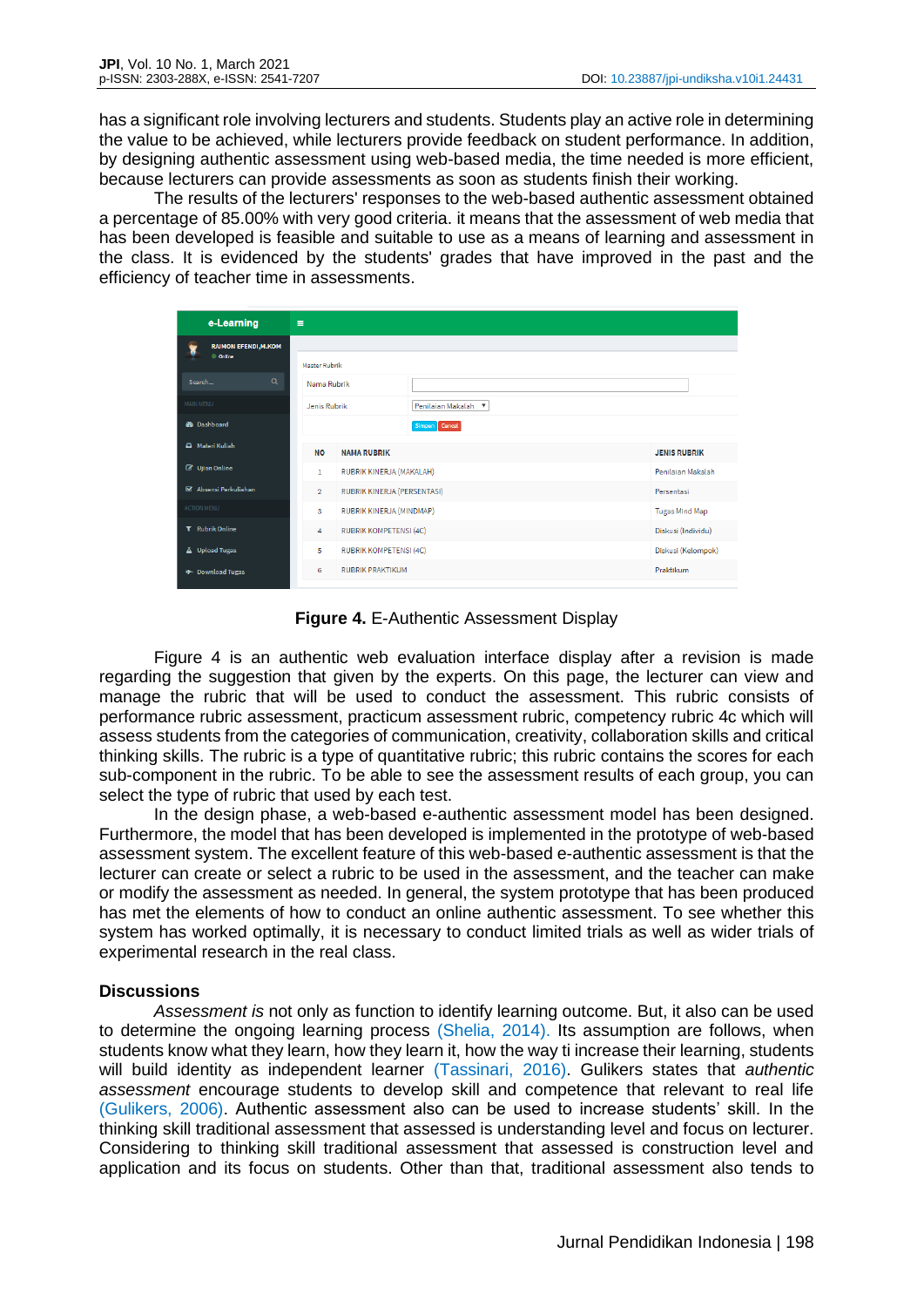choose the exist answer. Meanwhile, students' traditional assessment shows or conducts the task or project (Basuki, Ismet, & Hariyanto, 2014).

Authentic assessment is assessment that involves students in the activity that demand students to show their skill as an achievement of knowledge and skill understanding that they have learned (Stiggins & Chappuis, 2006). Authentic assessment can assess students' skill holistically by assessing the knowledge, attitude and skill. It enables for students to show what they can do (Wulan, 2009). Although, authentic assessment is considered very important, the use is still very limited. It is due to teacher face various difficulties and obstacles either in planning or implementing (Wahyuningsih, Wahyuni, & Lesmono, 2016). The obstacles are including as teachers' difficulty in preparing assessment tool such as rubric and task.

Considering those problems, several studies have been conducted toward assessment development that integrated with web-based technology. Several studies show the disadvantage of manual evaluation with online evaluation instrument also has many disadvantages, are follows; manual evaluation needs highest timen and cost to produce the completeness of instrument. Evaluation checking process by paper and pencil test is complicater that need much time and tends to be boring (Lemmo & Mariotti, 2017). Assessment management and process and giving feed back to students are also complicated (Clariana & Wallace, 2002). Assessment development using computer also have been conducted by several researchers. The study of assessment and evaluation have been conducted a lot by researcher related to online learning evaluation development. Online evaluation system also has been implemented to small group students and it can be accepted well by students as assessment system based on computer (Setemen, 2010).

Other study conducted by Setemen (2014), that is experiment among type using of portfolio assessment and project in computer programming. The results of studi show that portfolio assessment using better than project assessment using in computer programming. The confirmation that portfolio assessment better that project assessment is assessment process of portfolio assessment conducted continuously. Wing-shui (2012), on their study showed that students satisfy with authentic assessment and feedback strategy in computer programming learning. On other hand, their competence also develops better when compared to conventional method using. Study that related to authentic assessment conducted by Wing-Shui about the effect of authentic assessment and feedback strategy on computer programming subject (Wingshui, 2012).

Online assessment E-authentic model is designed to be implemented for students. So, it can streamline the assessment by lecturer and be able to increase learning competence. Webbased authentic assessment is very potential. But, in applying it, there are several concern such as increasing the plagiarism risk and verify students' indentity as user. Another obstacle, that must be faced are follows; lak of time or training in implementing. But, practical problem of the sort can be handled with potential utilizing that had by web-based authentic assessment. The design of web-based assessment will be designed in user friendly and be able to conduct the assessment on students' 4C skill effectively and efficiently. It is 21<sup>st</sup> century skill that essential for students' real life.

## **4. Conclusion and Suggestions**

This study aims to describing the results of need analysis in web-based authentic assessment development process (e-authentic assessment) of computer networking course. Based on need analysis that have been conducted obtained the understanding of lecturer priority/need in the learning assessment process of computer networking can be seen that lecturers have highest expectation toward learning assessment process that integrated with technology, when their expectation toward learning assessment process that be able to increase 21st century skills *(critical thinking, communication, collaboration, creativity)*. Based on the results and discussions of this research, shows that *e-authentic assessment development* is needed. e-authentic assessment evaluation design that have been stated worthy by experts, must be assessed in biggest scale, so it can be used to support learning process for Faculty of Computer Science students at Universitas Dharmas Indonesia. Evaluation model development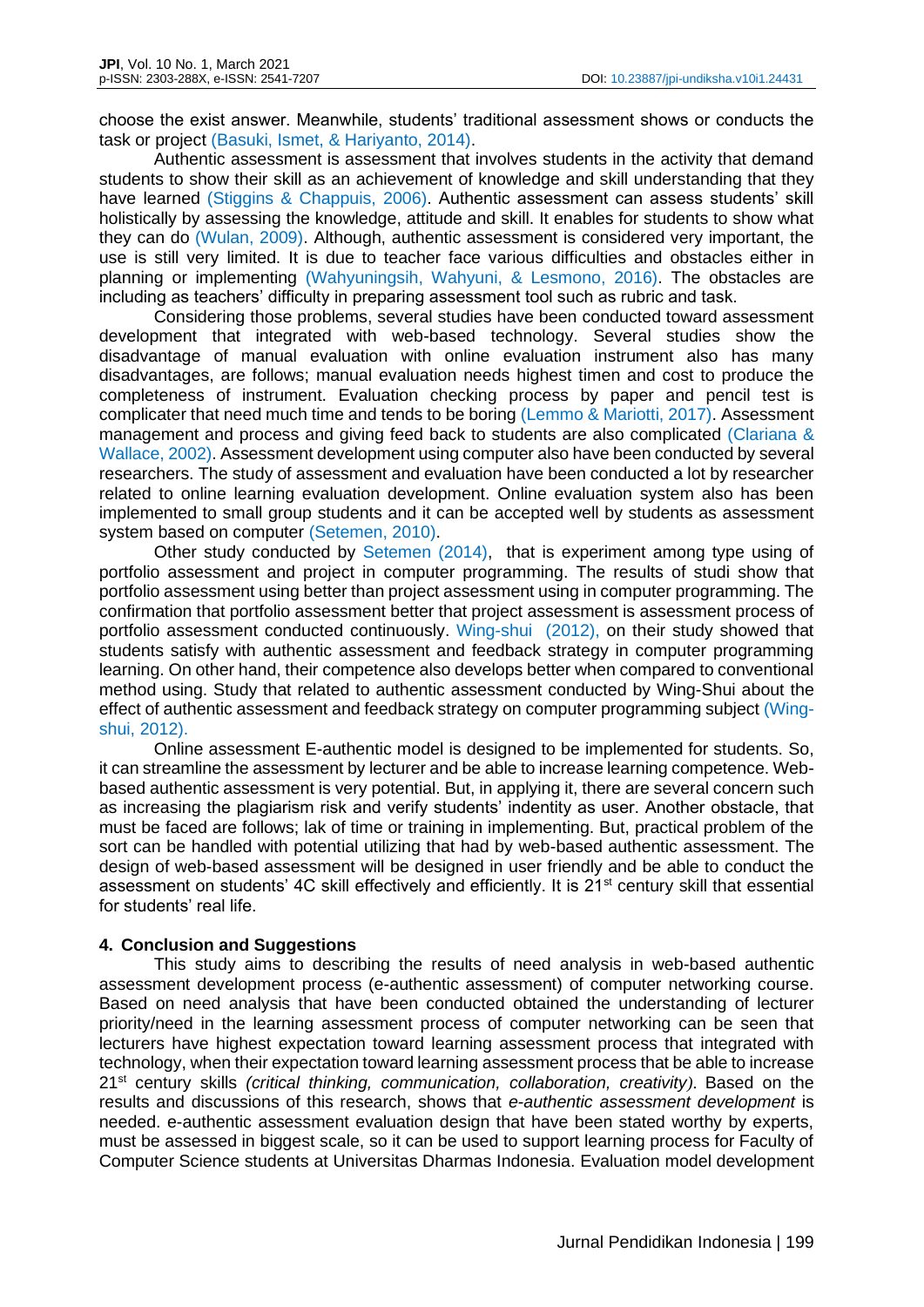have been developed in the future to be uploaded from Play Store or Google Play. So, a lot of people can use this application easier by downloading.

### **References**

Azwar, S. (2015). *Reliabilitas dan Validitas*. Pustaka Belajar.

Basuki, Ismet, & Hariyanto. (2014). *Asesmen Pembelajaran*. PT. Remaja Rosdakarya.

Brown, A., Kirpal, S. R., & Rauner, F. (2007). *Identities at Work*. Springer Netherlands.

- Brown, J. S., Collins, A., & Duguid, P. (1989). Situated cognition and the culture of learning. *Educational researcher*, 18(1), 32-42. https://doi.org/10.3102/0013189X018001032.
- BSNP. (2010). *Paradigma Pendidikan Nasional di Abad-21*. Badan Standart Nasional Pendidikan.
- Clariana, R., & Wallace, P. (2002). Paper-based versus computer-based assessment: Key factors associated with the test mode effect. *British Journal of Educational Technology*, *33*(5), 593–602. https://doi.org/10.1111/1467-8535.00294.
- Council, N. R., Education, D. B. S. S., Education, C., Assessment, B. T., Assessment, C. F., Glaser, R., … Pellegrino, J. W. (2001). *Knowing What Students Know: The Science and Design of Educational Assessment*. National Academies Press.
- Council, N. R., Education, D. B. S. S., on Behavioral, C. S. S., & Practice, C. D. S. L. C. L. R. E. (2000). *How People Learn: Brain, Mind, Experience, and School: Expanded Edition*. National Academies Press.
- Doran, R. L., Chan, F., & Tamir, P. (1998). *Science Educator's Guide to Assessment*. National Science Teachers Association.
- Eko Risdianto. (2019). *Analisis Pendidikan Indonesia di Era Revolusi Industri 4.0*.
- Griffin, P., & Care, E. (2015). *Assessment and Teaching of 21st Century Skills*. Switzerland: Springer.
- Gulikers. (2006). Authenticity is in the Eye of the Beholder. *OpenUniversiteitNedherland*, (Authentic Assessmen), 160.
- Lampinen, J. M., & Arnal, J. D. (2009). A Revision of Bloom's Taxonomy: An Overview. *American Journal of Psychology*, *122*(1), 39–52. https://doi.org/10.1207/s15430421tip4104.
- Lemmo, A., & Mariotti, M. A. (2017). From paper and pencil- to Computer-based assessment : several issues raising in the comparison. *Cerme 10*, (1993).
- Majid, A. (2015). *Penilaian Autentik Proses dan Hasil Belajar*. PT. Remaja Rosdakarya.
- Mukminan. (2014). Tantangan Pendidikan di Abad 21. *Seminar Nasional Teknologi Pendidikan 2014*. Universitas Negeri Surabaya.
- Oji Kennedy, O. (2011). Philosophical and Sociological Overview of Vocational and Technical Education in Nigeria. *International Journal of Academic Research in Business and Social Sciences*, *01*. https://core.ac.uk/download/pdf/25801184.pdf.
- Oosterhof, A. (2014). *Developing and Using Classroom Assessments*. Pearson Education.
- Osman, K., Hiong, L. C., & Vebrianto, R. (2013). 21st Century Biology: An Interdisciplinary Approach of Biology, Technology, Engineering and Mathematics Education. *Procedia - Social and Behavioral Sciences*, *102*(Ifee 2012), 188–194. https://doi.org/10.1016/j.sbspro.2013.10.732.
- Partnership for 21st Century Learning. (2015). P21 Framework Definition. Retrieved September 15, 2018, from http://www.p21.org/our-work/p21 framework/P21\_Framework\_Definitions\_New\_Logo2015.pdf%0A.